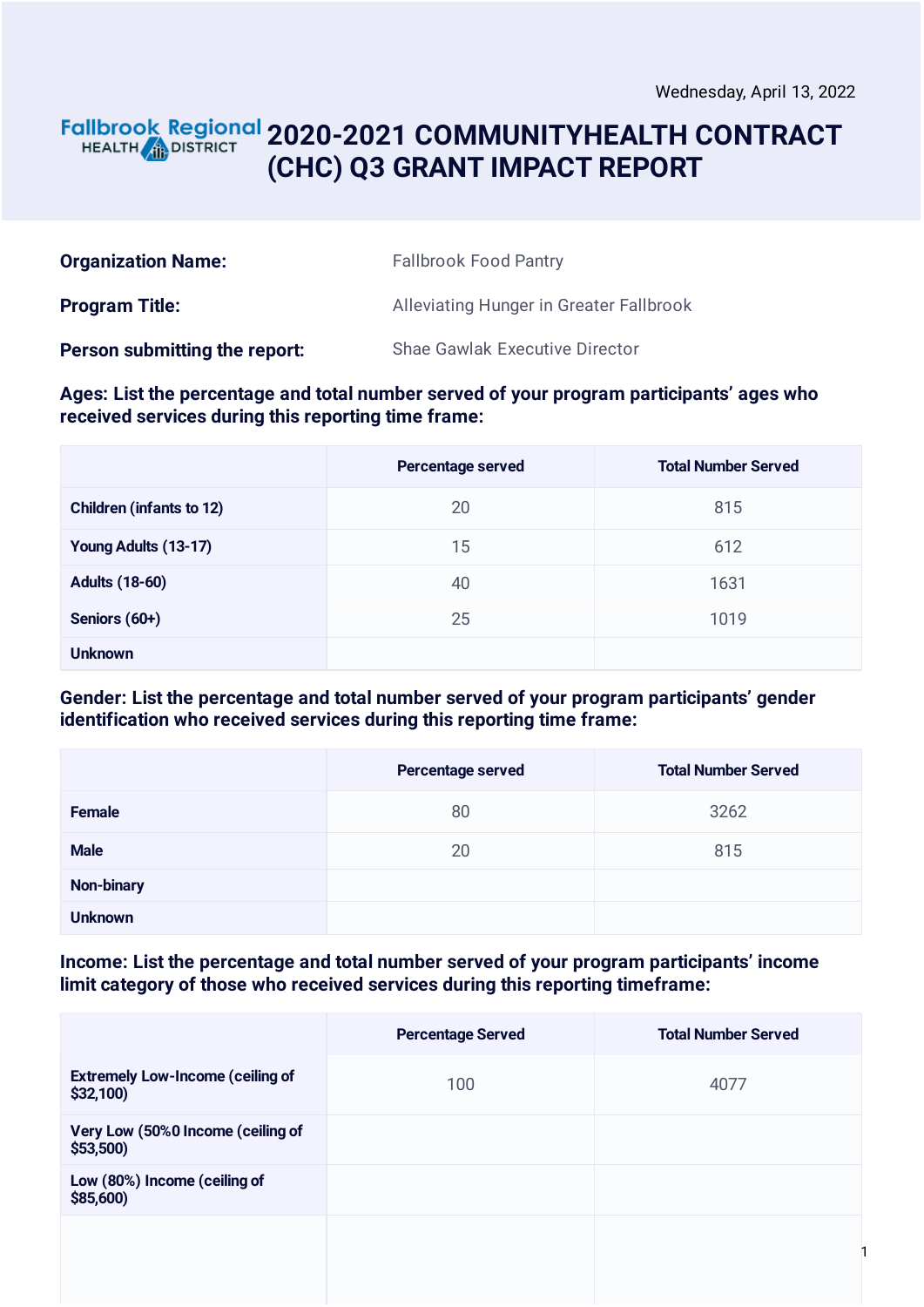|                                  | <b>Percentage Served</b> | <b>Total Number Served</b> |
|----------------------------------|--------------------------|----------------------------|
| <b>Higher than listed limits</b> |                          |                            |
| <b>Unknown</b>                   |                          |                            |

**How many District residents directly benefited (participant/client)from this program in this reporting quarter?** 4077

# **GOALS & OBJECTIVES**

**Please provide the Goal 1 statement from your application. Discuss the actions within each objective and provide your outcome data accordingly.**

To provide 8-10 pounds of nutritious food items to each person in every household, weekly.

**Please provide the Goal 2 statement from your application. Discuss the actions within each objective and provide your outcome data accordingly.**

n/a

# **PARTICIPANT SUCCESS STORY**

#### **Participant Success Story:**

Dawnette and her infant grandson, Taylor, pick up food at the pantry every week. Dawnette learned she was a grandmother when Taylor was four days old and got a call from the hospital, because her grandson was born addicted to Fentanyl. Dawnette was given the opportunity to be her emergency caretaker. She is now in the process of becoming Taylor's legal guardian. The only reason Dawnette is able to get by is because her boyfriend is allowing them both to stay with him rent free...but her budget just doesn't account for food...so she comes to FFP for assistance.

#### **Participant Success Story:**



## **ACKNOWLEDGEMENT**

### **Please describe how the Fallbrook Regional Health District's Community Health Contract - Grant investment toward this program was acknowledged during this reporting timeframe.**

FRHD was acknowledge in our social media posts and continues to be recognized as a Major Supporter on our website. We also recognize FRHD with banners displayed throughout our facility.